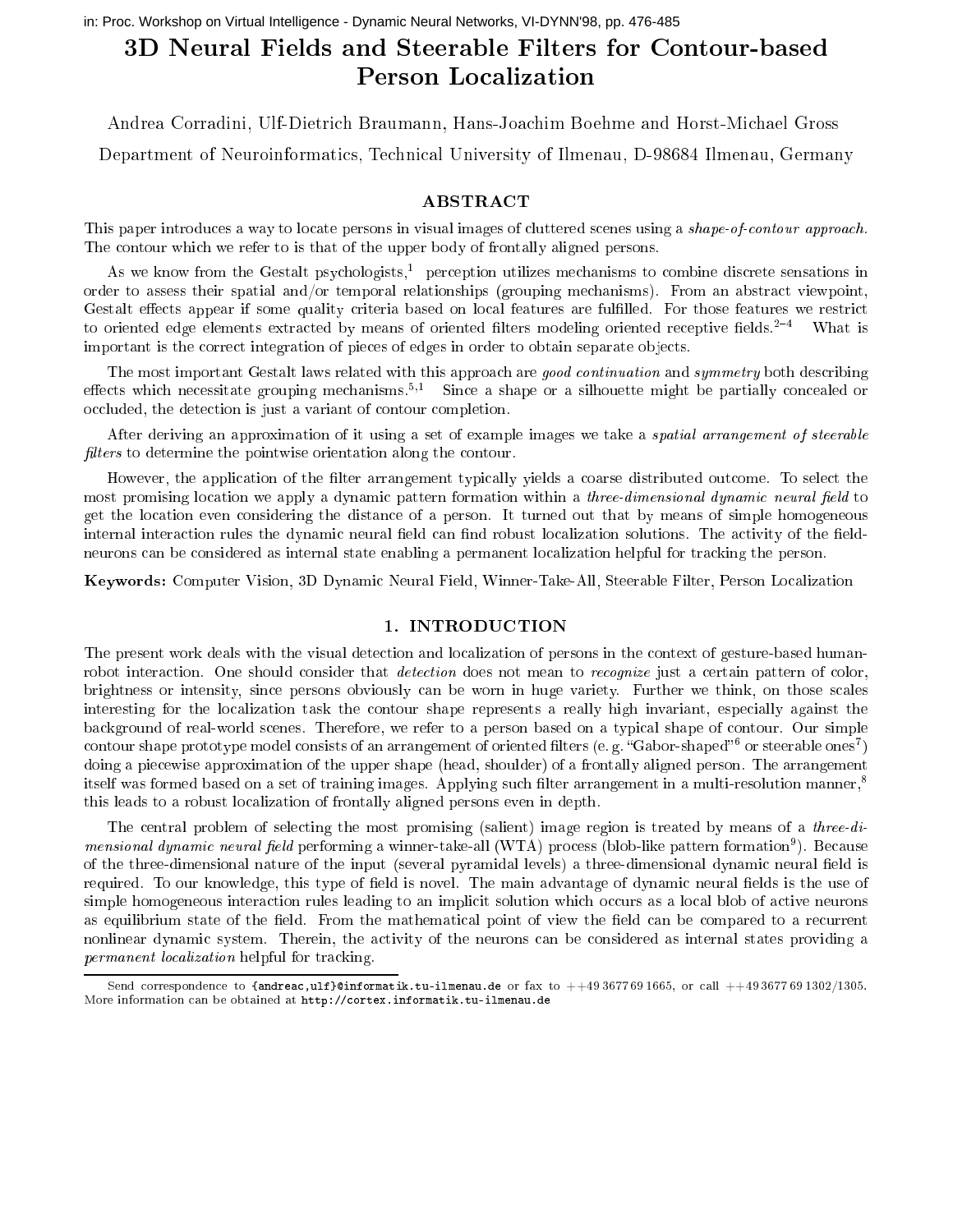# 2. ARRANGEMENTS OF STEERABLE FILTERS

#### 2.1. Motivation and Related Work

Our idea refers just to a description of the outer shape of head and shoulders, whereas the interesting and independently developed approach of OREN and PAPAGEORGIOU<sup>10</sup> considers the complete body of persons (pedestrians) using Haar wavelet templates. The common aspect between the two approaches is a set of locally distributed oriented filters used to determine the strength of certain orientations of visual "structure" for a small region. In our application it cannot be ensured that one can capture the whole body of a person so that our model refers to just the headshoulder-region.

Further, using steerable filters (see subsection 2.3) we can be more precise in determining local orientations while fortunately keeping the computational load quite low. Since steerability means that one needs just a fixed basis set of lters for convolutions followed by an analytical maximization to determine the angle of the most dominant orientation, the application of steerable filters can be considered really elegant for our purposes.

The idea of taking a set of oriented filters for orientation determination is based on some physiological knowledge on the mammalian visual system. The light stimuli entering the eye and striking the receptor cells in the retina are first converted into electrical signals and then, after some processing stages, sent to the visual cortex. Here, at the back of the brain, the incoming information is processed by cells having orientation selectivity doing local decompositions of the visual information with respect to the frequency space. These so-called *simple cells* are orientation sensitive showing a maximum response to a pattern of a given orientation and a less one to patterns of some other orientation. YOUNG<sup>4</sup> developed a mathematical model of simple cell's receptive fields based on Gaussian Derivative (GD) functions. JONES and  $\text{PALMER}^{11}$  proposed another model to fit the spatial shapes of cortical simple cells visual receptive helds based on Gabor functions. Although we can nhu in the literature other approaches- there are some reasons for preferring GDs rather than others. These non-GD models have some drawbacks compared to the GD ones. They require more parameters, their basis functions are not orthogonal and not separable in space and frequency. In addition, the Gabor functions get closer and closer to the GD functions of order n as n approaches infinity.

As we know from the Gestalt psychologists, – perception utilizes mechanisms to combine discrete sensations in order to assess their spatial and/or temporal relationships. Such effects are referred to as grouping mechanisms. The perception of form and Gestalt is an elementary facility of the visual system. The underlying mechanisms are assumed to work at rather early stages of visual processing using specialized visual pathways. From an abstract viewpoint, Gestalt effects appear if some quality criteria based on local features are fulfilled. For those features, we restrict to oriented edge elements extracted by means of oriented filters modeling oriented receptive fields. What is important is the correct integration of pieces of edges in order to obtain separate ob jects from them.

For our application we conceptualized the approach of an *arrangement* of spatially distributed oriented filters to describe persons as visual objects by means of the outer shape of head and shoulders. The most important Gestalt laws related with this approach are good continuation and symmetry which both obviously describe effects which necessitate grouping mechanisms. This shape might be partially concealed or occluded for some reasons, the detection task is just a variant of contour completion.

The problem of detecting and locating persons is just a binary problem and no selection between alternatives. Therefore we do not need e.g. some deformable contour models to adapt to different contour shapes in order to find the most certain but can restrict to one static contour. However, the matching process with the filter arrangement is controlled by means of a dynamic selection process based on mutually interacting models of dynamic neuron. The process can find that position where the most heaped responses occur and considers this to be the most promising position of a complete contour.

However, each section of the contour should be approximated by a special oriented filter. Thus, searching a person would require possibly as much *differently oriented* filters as filters belong to the arrangement, which is computationally very costly.

#### 2.2. Determining the Course of Contour

In our previous work<sup>12</sup> we use an arbitrary model of the contour based on a manually design restricting to just four filter orientations. Obviously, one would have a more precise model using more than four orientations, i.e. the contour model should be closely related to real data.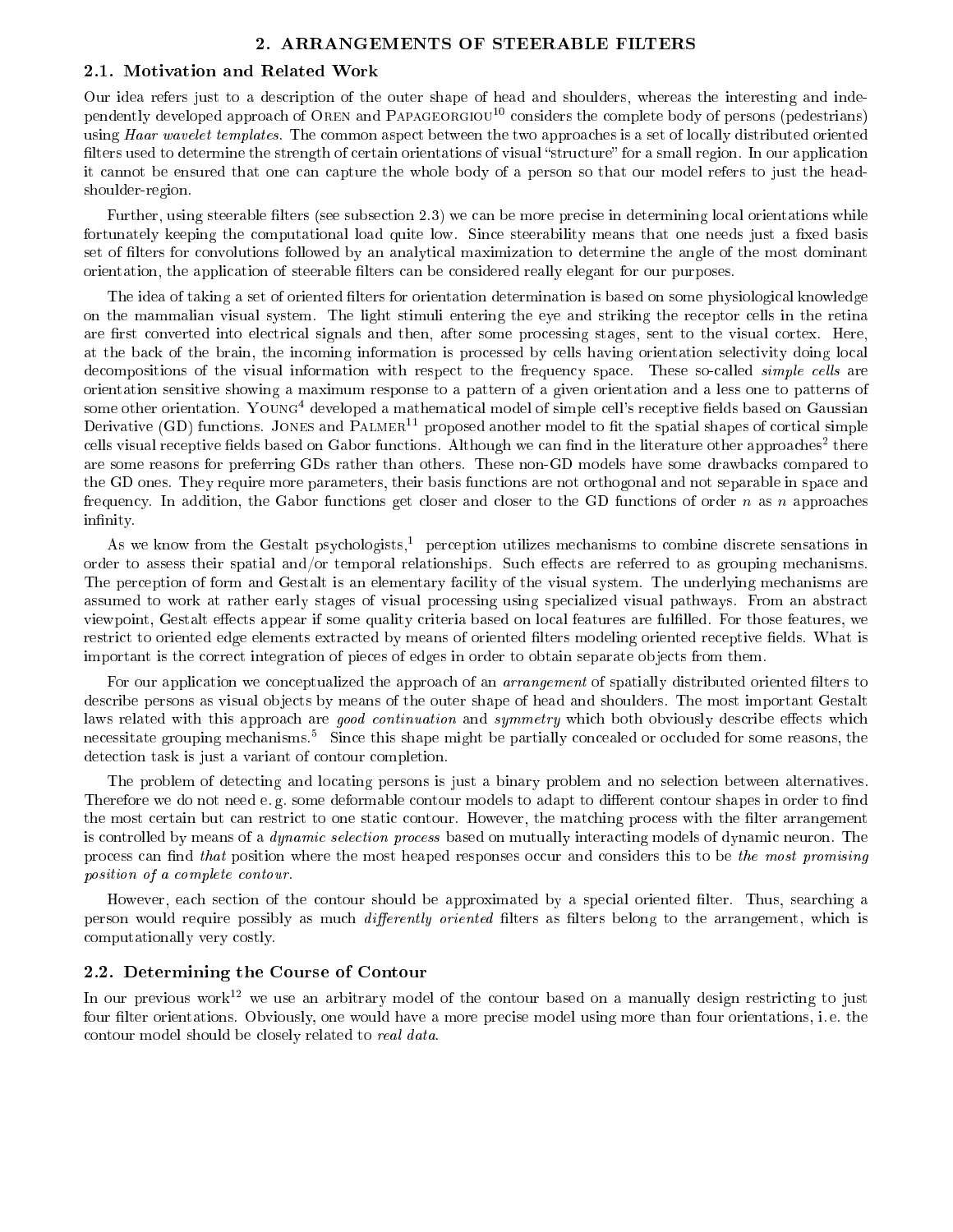

Figure 1. A Schematic sketch of the arrangement of steerable lters.

Steerable filters have the nice property that an initially limited number of convolutions is sufficient to derive any orientation information within an image. Thus, their use provides an extended set of orientations, avoids lots of additional filters and enables a more accurate computation of the course of contour.

Our complete data set consists of images showing ten persons in front of a homogeneous background under three different viewing angles (0 , +10 and –10 , where 0 correspond to an exactly frontal anglied face). Additionally, in order to have a symmetrical response the whole data set was vertically mirrored extending the data set to 60 images. Following, the <sup>256</sup> - 256-images (grayscale) were lowpass-ltered and downscaled resulting in the size <sup>16</sup> - 16. Then, we applied a Sobel operator to the images enhancing the edges of each image. This operator (similarly to others, $\tau$ e. g. Robinson-, Kirsch-, Prewitt-operators) approximates the rst derivative. In the case of a 3-3 convolution mask, the gradient is estimated in eight possible directions, and the convolution result of highest magnitude indicates the gradient direction. Next, all of those edge-marked intermediate images are averaged, since the contour to determine should on average match the real outer contour. To find that edge representing the typical contour shape we thresholded. High threshold values give gaps within the contour, whereas low ones yield too broad contours<sup>y</sup> .

Now, we have the course of the contour of interest resulting in a <sup>16</sup> - <sup>16</sup> binary matrix where the elements along the contour are set to 1, the others remain 0. We refer to this contour matrix as  $\Lambda$ . What is further of interest is the local orientation of each contour element. It is achieved by means of the steerable lters (see below) applied to the binary contour shape so that for each element of  $\Lambda$  an angle of orientation can be determined.



Figure 2. From left (a) to right (d): Two example images (16 - 16) out of the data set; determined binary shape of contour supp (A); orientation angles coded with gray values A (0 : black; 90 : medium gray; 180 : white). Note that around the parting transitions fou to 0 occur. Since the original data set was infriored the contour model is symmetric.

For simplicity reasons we did not use the true denition of the non-linear Sobel operator but a faster linearized approximation made up as linear superimposition.

<sup>y</sup> In our work we chose a threshold of 17%.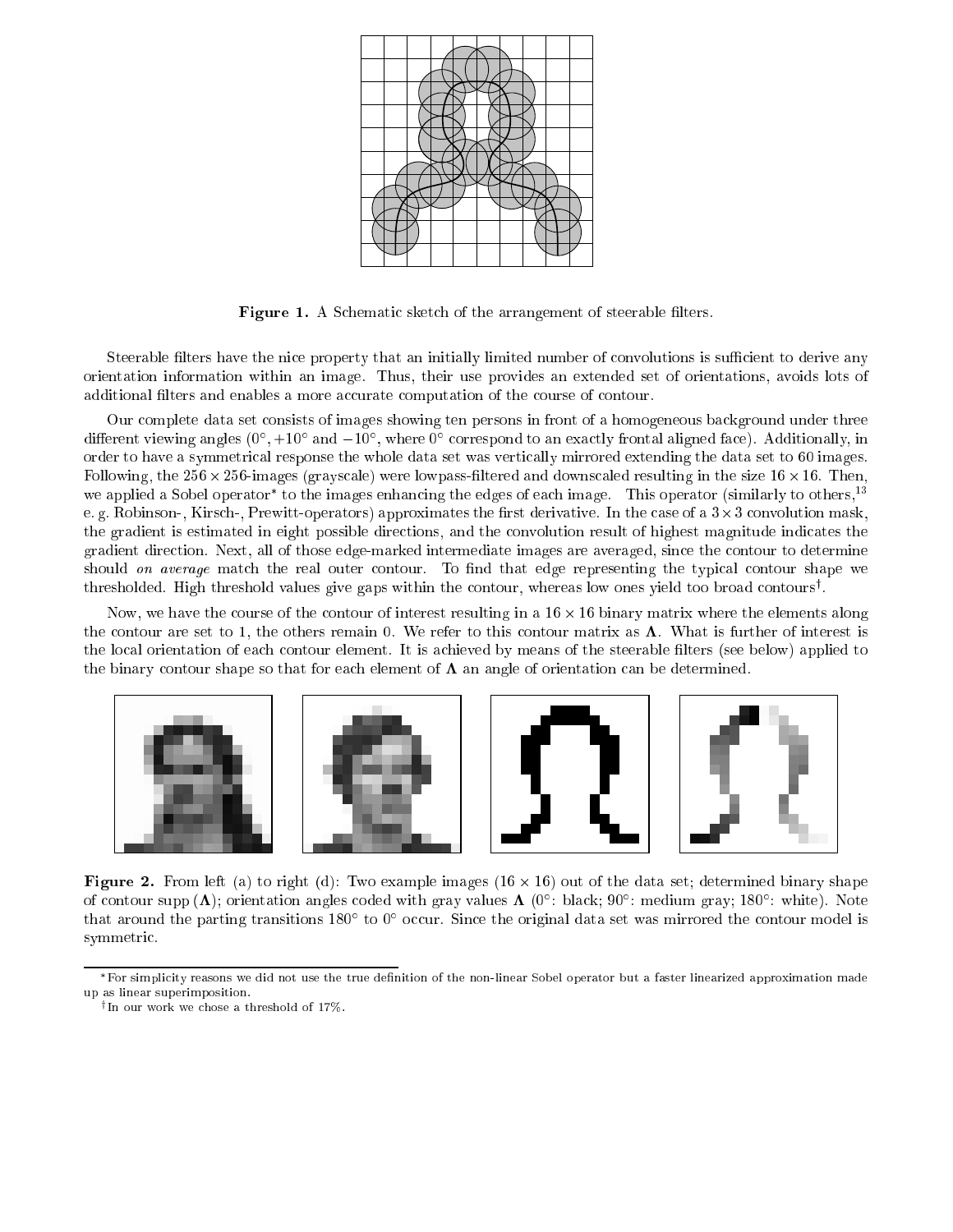## 2.3. Applying Steerable Filters

The previous task provides a binary image representing an averaged head-shoulder-portrait but give no information about the local orientation at a given contour point. After determining the contour, we measure the local orientation by means of the application of a set of lters which are oriented in every direction. This again could be done, e. g. using the conventional  $Gabor-type$  filters but it requires the choice of certain directional (pair of) filters each of them differing from the others by a certain small rotation. In this case each filter pair corresponds to that angle the filter is tuned to. It also means that the orientation at a point of the contour is provided by the filter pair which has maximal response in this point. Unfortunately, by such an approach there is a trade-off between the required exactness of the value of the angle and the number of filters. The more exactly the measure of the orientation has to be, the more filters (e.g. certain orientation) we have to choose. In this paper we consider a different approach using the *steerable fluers* for orientation estimation. This approach provides an emclent intering output by applying a few *basis fluers* corresponding to a few angles and then interpolating the basis filter responses in the desired direction. Steerable filters are computationally efficiency and do not suffer from the orientation selection problem.

The mathematical *directional derivative* operator of a two-dimensional function embodies the principle of steerability:

$$
\frac{\partial}{\partial \vec{n}} : \mathcal{C}^1(\Omega, \mathbb{R}) \longrightarrow \mathcal{C}^0(\Omega, \mathbb{R}) \nf \longrightarrow \nabla f \cdot \vec{n}
$$
\n(1)

Here  $\mathcal{C}^k(\Omega,\mathbb{R})$  indicates the space of the k-fold differentiable functions defined from some interval  $\Omega\subseteq\mathbb{R}^2$  into **R** and  $\nabla = (\frac{\partial}{\partial x}, \frac{\partial}{\partial y})$  is the gradient operator. This directional operator is always with respect to a unit vector  $\vec{n} = (n_x, n_y)$  which unequivocally determines a direction. By means of simple trigonometrical considerations the unit vectors  $\vec{n}$  can be written as function of a unique angle  $\vartheta$  in the range  $[0, 2\pi)$  as  $\vec{n} = (\cos \vartheta, \sin \vartheta)$ . The definition of the directional derivative operator in accordance with the above considerations yields:

$$
\frac{\partial}{\partial \vec{n}} = n_x \frac{\partial}{\partial x} + n_y \frac{\partial}{\partial y} \n= \cos \vartheta \frac{\partial}{\partial x} + \sin \vartheta \frac{\partial}{\partial y}
$$
\n(2)

The equation states that the directional derivative operator can be synthesized at any arbitrary orientation  $\vartheta$  from a linear combination of the operator tuned to  $0^{\circ}$  and  $90^{\circ}$ . The operators  $\frac{\partial}{\partial x}$  and  $\frac{\partial}{\partial y}$  are called basis set while the functions  $\sin \vartheta$  and  $\cos \vartheta$  are referred to as the *interpolation functions*.

In general, a function  $f(\cdot)$  is considered steerable if it satisfies the following:

- the basis set is made up of their M rotated copies  $f^{\alpha_1}(\cdot) \dots f^{\alpha_M}(\cdot)$  on any certain angles  $\alpha_1 \dots \alpha_M$
- a rotated copy  $f^{\vartheta}(\cdot)$  of it on some angle  $\vartheta$  can be obtained by superimposition of its basis set times interpolation functions  $I^{(\alpha_j)}(\vartheta)$  by

$$
f^{\vartheta}(\cdot) = \sum_{j=1}^{M} I^{(\alpha_j)}(\vartheta) f^{\alpha_j}(\cdot) \tag{3}
$$

In our work we take a quadrature pairy by using the *second order* derivative or a Gaussian and an approximation of its Hilbert transform by a third-order polynomial times a Gaussian. We refer to the second derivative of a Gaussian and its Hilbert transform approximation respectively as  $G$  and  $H$ . To measure the orientation along the contour we use the phase independent squared sum of the output of the quadrature pair. This squared response as a function of the filter orientation at a point  $(x, y)$  represents a local *oriented energy*<sup>14</sup> and is computed as

$$
E^{(x,y)}(\vartheta) = \left(G^{(x,y)}(\vartheta)\right)^2 + \left(H^{(x,y)}(\vartheta)\right)^2 \tag{4}
$$

–

 $\tau$  if  $n = (1,0)$  or  $n = (0,1)$  the directional derivative is exactly the partial derivative with respect to x or y, respectively.

 $\,$  A pair of filters is in quadrature if they have the same frequency response but differ in phase by  $\frac{1}{2}$ .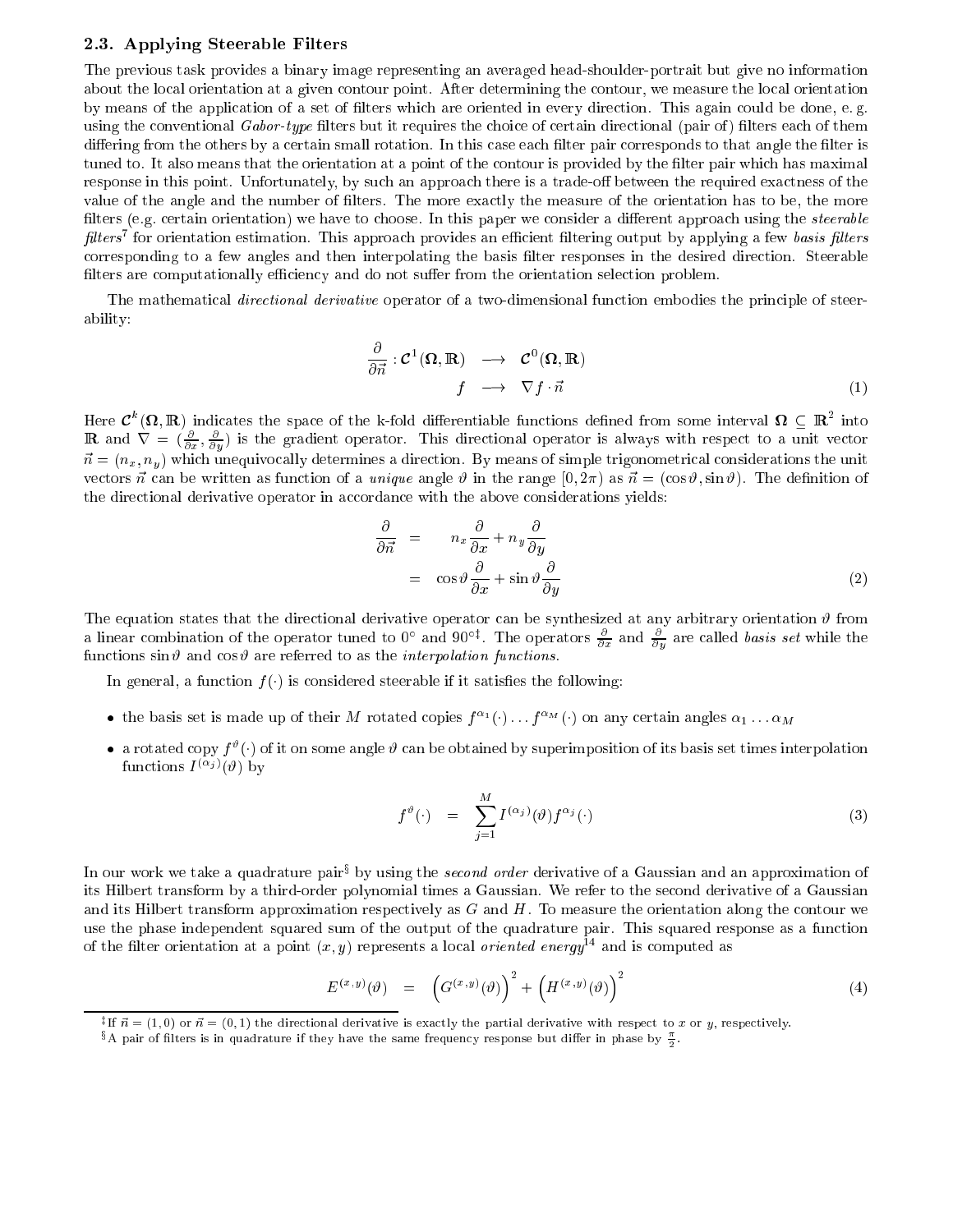Because of the symmetry of the functions  $G^{(x,y)}(\vartheta)$  and  $H^{(x,y)}(\vartheta)$ , the energy at every pixel is periodic of period  $\pi$ . Moreover, from the steering theorems' it follows that a linear combination of  $M_G = 3$  and  $M_H = 4$  basis functions is sufficient to synthesize every version rotated to any angle  $\vartheta$  of respectively G and H.

Because the property of steerability is not dependent on the selection of the basis functions being oriented at some certain directions we select the three  $\alpha_j$  with  $j=1\ldots 3$  evenly spaced orientations  $0^\circ,$   $60^\circ$  and  $120^\circ$  for  $G$  and the four  $\alpha_j$  with  $j = 4 \ldots 7$  likewise evenly spaced orientations  $0^\circ$ ,  $45^\circ$ ,  $90^\circ$  and  $135^\circ$  for H. On account of the choice of the above directions, the Gaussian derivative part  $G^{(x,y)}(\vartheta)$  of the filter pair tuned on some angle  $\vartheta$  can be written as

$$
G^{(x,y)}(\vartheta) = I_G^{(0^{\circ})}(\vartheta)G^{(x,y)(0^{\circ})} + I_G^{(60^{\circ})}(\vartheta)G^{(x,y)(60^{\circ})} + I_G^{(120^{\circ})}(\vartheta)G^{(x,y)(120^{\circ})}
$$
\n
$$
(5)
$$

with interpolation functions<sup>7</sup>

$$
I_G^{(\alpha_j)}(\vartheta) = \frac{1}{4} \bigg[ 2 \cos(\vartheta - \alpha_j) + 2 \cos(3(\vartheta - \alpha_j)) \bigg] \quad j = 1 \dots 3 \tag{6}
$$

For the same reason its approximated Hilbert transform  $H^{(x,y)}(\vartheta)$  can be written in the form

$$
H^{(x,y)}(\vartheta) = I_H^{(0^{\circ})}(\vartheta) H^{(x,y)(0^{\circ})} + I_H^{(45^{\circ})}(\vartheta) H^{(x,y)(45^{\circ})} +
$$
  
\n
$$
I_H^{(90^{\circ})}(\vartheta) H^{(x,y)(90^{\circ})} + I_H^{(135^{\circ})}(\vartheta) H^{(x,y)(135^{\circ})}
$$
\n
$$
(7)
$$

with corresponding interpolation functions<sup>7</sup>

$$
I_H^{(\alpha_j)}(\vartheta) = \frac{1}{5} \left[ 1 + 2 \cos \left( 2(\vartheta - \alpha_j) \right) + 2 \cos \left( 4(\vartheta - \alpha_j) \right) \right] \quad j = 4 \dots 7
$$
 (8)

The whole quadrature pair can also be expressed with  $M = M_G + M_H = 7$  basis filters.

From equations 5 and 7 and by means of trigonometric identities the equation 4 can be written as a Fourier series containing only the even frequencies:

$$
E^{(x,y)}(\vartheta) = a_0 + \sum_{k=1}^{3} b_k \sin (2k\vartheta) + \sum_{k=1}^{3} c_k \cos (2k\vartheta)
$$
 (9)

We then use this expression for the oriented energy to accurately estimate the *dominant* local orientation by pointwise maximizing the oriented energy. The simplest way to solve this maximization problem consists of calculating the energy for each angle within the set  $(0, \pi)$  (with a certain angular step) and then taking

$$
\vartheta_{MAX}^{(x,y)} = \arg \max \{ E^{(x,y)}(\vartheta) \mid \vartheta \in [0,\pi) \}
$$
\n(10)

The smaller the step is chosen, the finer is the solution. However, to find this maximum value we do not search degreewise because of the computational cost indeed we look for some analytical solution.

For complexity reasons we restrict to  $E^{(x,y)}$  including only the first order term so that  $E^{(x,y)}$  is simplified to:

$$
E^{(x,y)}(\vartheta) \approx a_0 + b_1 \sin(2\vartheta) + c_1 \cos(2\vartheta) \tag{11}
$$

Now we search the maximum of  $E^{(x,y)}(\vartheta)$  among the zeroes of  $\frac{\partial E^{(x,y)}(\vartheta)}{\partial x}$  $\partial \vartheta$  . Defining

$$
A = \frac{c_1}{\sqrt{b_1^2 + c_1^2}}\tag{12}
$$

the analytical expression for  $\vartheta_{MAX}^{(x,y)}$  is:

$$
\vartheta_{MAX}^{(x,y)} = \arg \max \left\{ E(\vartheta), \quad \forall \vartheta \quad | \quad \vartheta \in \left\{ \frac{\pm \arccos(\pm A)}{2} \right\} \right\}
$$
\n(13)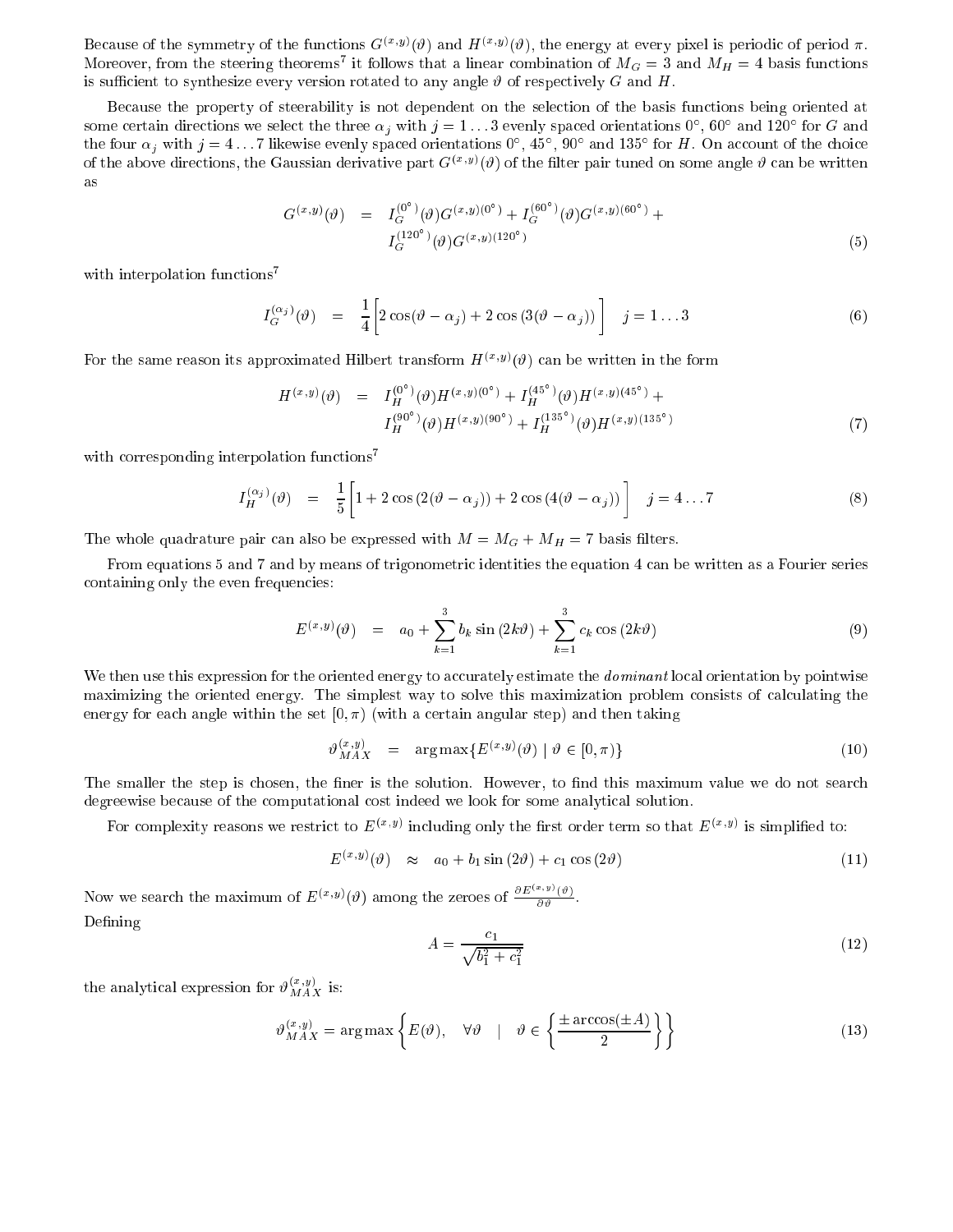The parameters  $b_1$  and  $c_1$  are easy determined by equating equation 4 and 9. One yields

$$
b_{1} = \frac{4\sqrt{3}}{9} \left( G^{(60^{\circ})} G^{(60^{\circ})} + G^{(0^{\circ})} G^{(60^{\circ})} - G^{(0^{\circ})} G^{(120^{\circ})} - G^{(120^{\circ})} G^{(120^{\circ})} \right) + \frac{\sqrt{2}}{4} \left( H^{(0^{\circ})} H^{(45^{\circ})} + H^{(90^{\circ})} H^{(45^{\circ})} + H^{(0^{\circ})} H^{(135^{\circ})} - H^{(90^{\circ})} H^{(135^{\circ})} \right) - \frac{1}{2} \left( H^{(0^{\circ})} H^{(90^{\circ})} \right) + \frac{3}{4} \left( H^{(45^{\circ})} H^{(45^{\circ})} - H^{(135^{\circ})} H^{(135^{\circ})} \right) c_{1} = \frac{8}{9} \left( G^{(60^{\circ})} G^{(120^{\circ})} - G^{(0^{\circ})} G^{(0^{\circ})} \right) - \frac{1}{2} H^{(45^{\circ})} H^{(135^{\circ})} + \frac{4}{9} \left( G^{(60^{\circ})} G^{(60^{\circ})} - G^{(60^{\circ})} G^{(0^{\circ})} + G^{(120^{\circ})} G^{(120^{\circ})} - G^{(120^{\circ})} G^{(0^{\circ})} \right) + \frac{\sqrt{2}}{4} \left( H^{(45^{\circ})} H^{(90^{\circ})} - H^{(45^{\circ})} H^{(0^{\circ})} + H^{(135^{\circ})} H^{(90^{\circ})} + H^{(135^{\circ})} H^{(0^{\circ})} \right)
$$
(15)

The angular value  $\vartheta^{(x,y)}_{MAX}$  is a measure related to certain coordinates  $(x,y)$ . We further refer to the matrix of all

Unlike a Gabor-type filter approach the processing scheme by steerable filters requires no additional convolution after the initial pass through the seven basis filters. Moreover, we choose these certain steerable filters because there exists a separable basis set in Cartesian coordinates which considerably lowers the computational costs.

### 3. DYNAMIC NEURAL FIELDS FOR LOCALIZATION

#### 3.1. Neural Field Input: Responses of the Filter Arrangement

The previous section extensively describes the theory and use of steerable filters. By means of those filters we calculate both the matrix describing a typical course of the head-shoulder-portrait and that matrix - (corresponding to the image wherein a person is to be found) containing the dominant local orientation values.

 $A$  are going to search for the presence of the presence of the matrix  $\mathbf{A}$ matching technique based on a *similarity measure m*<sup>(x,y)</sup>. That measure should fulfill the following conditions:

 $\bullet$   $m^{(x,y)}$  is a superimposition as following:

$$
m^{(x,y)} = \frac{\sum_{i=0}^{I-1} \sum_{j=0}^{J-1} \tilde{m} \left( \lambda_{i,j} - \vartheta_{MAX}^{(x+i-\frac{I}{2}, y+j-\frac{J}{2})} \right)}{\operatorname{card} (\operatorname{supp} (\Lambda))}
$$
(16)

where in our work  $I = J = 16$  are the dimensions of the matrix  $\Lambda$ ,  $\lambda_{i,j}$  is the element of  $\Lambda$  at position  $(i, j)$ and  $\vartheta_{MAX}^{(x+i-\frac{1}{2},y+j-\frac{y}{2})}$  is element of  $\Theta$  at position  $(x+i-\frac{I}{2},y+j-\frac{J}{2}),$ 

- $\bullet$  the single function  $m(\gamma)$  describes the similarity between two elements of  $\Lambda$  and  $\Theta;$  due to the  $\pi$ -periodicity of the outcome of the steerable filters it should have just the same periodicity,
- $\widetilde{m}(0) = \widetilde{m}(\pi) = \max_{\gamma} \{ \widetilde{m}(\gamma) \}$  and  $\widetilde{m}(\frac{\pi}{2})$  $\sim$  $=\min_{\gamma}\{m(\gamma)\},\$
- $\widetilde{m}(\gamma)$  decreases for  $\gamma \in$  $\mathsf{v},$  $\left(\frac{\pi}{2}\right)$  and increases for  $\gamma \in \left[\frac{\pi}{2}, \pi\right)$

Therefore, it seems convenient to use a trigonometrical function as Cosine, so that

$$
\widetilde{m}(\gamma) = \frac{\cos(2|\gamma|) + 1}{2} \tag{17}
$$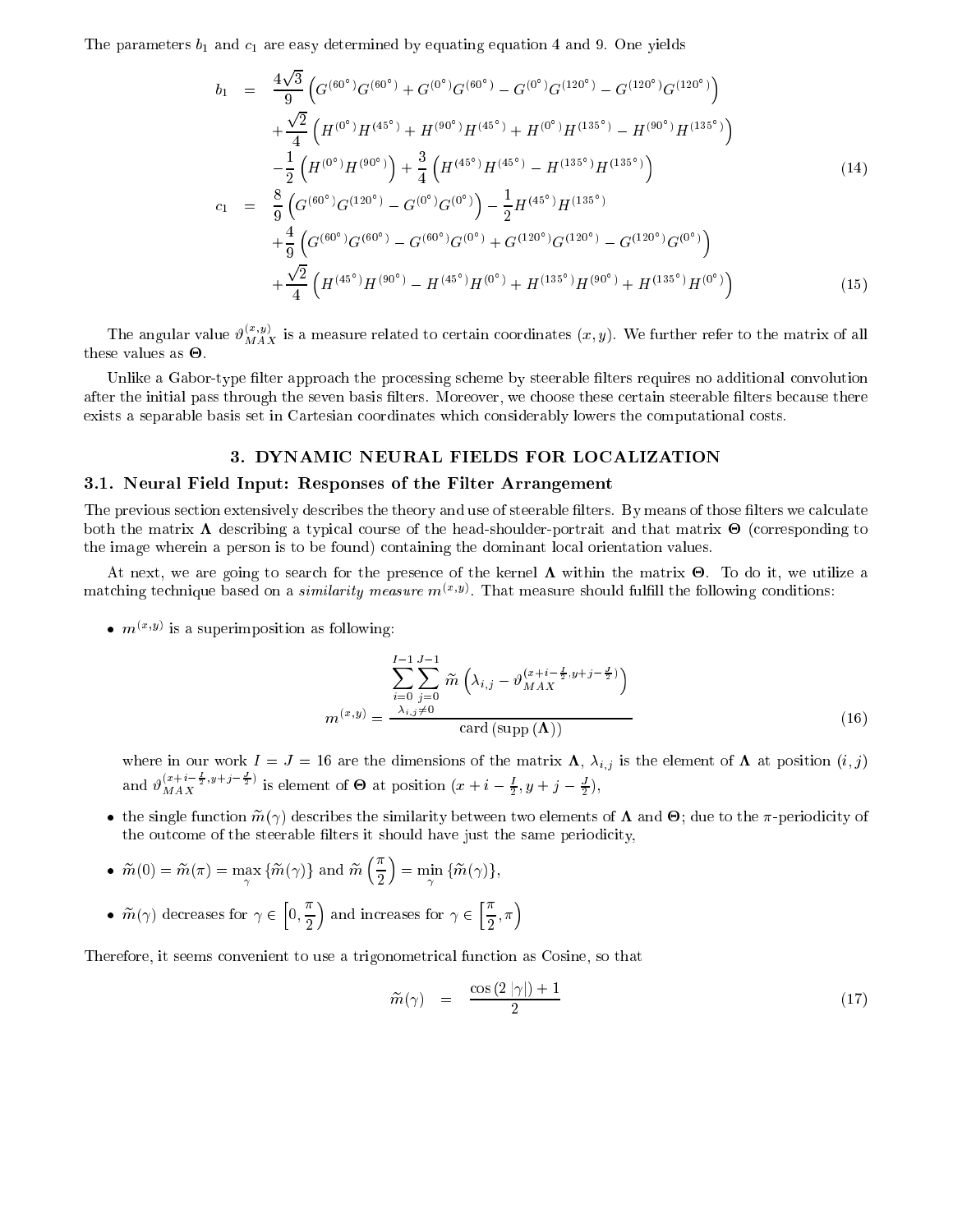For simplicity reasons one might replace the cosine in equation 17 with a piecewise linear function:

$$
\widetilde{m}(\gamma) = \left| \frac{2}{\pi} \gamma - 1 \right| \tag{18}
$$

The normalization to the cardinality of the support<sup>†</sup> of the matrix  $\Lambda$  in equation 16 ensures  $m^{(x,y)} \in [0,1]$  which is needed for the further processing.

#### 3.2. The 3D Nonlinear Dynamic Field

To achieve a good localization a selection mechanism is needed to make a definite choice. This is not limited to a twodimensional position. Since we use five fine-to-coarse resolutions we actually can localize persons even in different distances. Therefore, a neural field for selection the most salient region should be three-dimensional. The advantages of using 3D dynamic neural fields are the following:

- the process leads to an implicit solution using simple homogeneous interaction rules
- the activity of the neurons considered as internal states provide a permanent localization (any-time) helpful for tracking

That field F can be described as recurrent nonlinear dynamic system. Regarding to the selection task we need a dynamic behavior which leads to one local region of active neurons successfully competing against the others, i. e. the formation of one single blob of active neurons as an equilibrium state of the field. The following equations describe the system:

$$
\tau \frac{d}{dt} z(\vec{r}, t) = -z(\vec{r}, t) - c_h h(t) + c_i x(\vec{r}, t) \n+ c_l \int_{\mathbf{N}} w(\vec{r} - \vec{r}') y(\vec{r}', t) d^3 \vec{r}' \quad \text{with}
$$
\n(19)

$$
w(\vec{r} - \vec{r}') = 2 \exp\left(\frac{-3|\vec{r} - \vec{r}'|^2}{2\sigma^2}\right) - \exp\left(\frac{-|\vec{r} - \vec{r}'|^2}{\sigma^2}\right) \tag{20}
$$

$$
y(\vec{r},t) = \frac{1}{1 + \exp(-z(\vec{r},t))}
$$
\n(21)

$$
h(t) = \int_{\mathbf{F}} y(\vec{r}^{\prime\prime}, t) d^3 \vec{r}^{\prime\prime} \tag{22}
$$

Herein  $\vec{r} = (x, y, z)$  denotes the coordinate of a neuron;  $z(\vec{r}, t)$  is the activation of a neuron  $\vec{r}$  at time t;  $y(\vec{r}, t)$  is the activity of this neuron;  $x(\vec{r},t)$  denotes the external input (corresponds to the re-coded similarity measure  $m^{\vec{r}}$ , cf. equation 16 and see figure 4);  $h(t)$  is the activity of a global inhibitory interneuron activated by each neuron over the entire field  $\mathbf{F} \subseteq \mathbb{R}^3$ ;  $w(\vec{r} - \vec{r}')$  denotes the function of lateral activation of neuron  $\vec{r}$  from the surrounding neighbourhood  $\mathbf{N} \subseteq \mathbf{R}^*$ . Further,  $\tau$  is the time constant of the dynamical system and  $\sigma$  is the deviance of the Gaussian determining the function of lateral activation. For the computation we used the following values for the constants:  $c_h = 0.025$ ,  $c_l = 0.1$ ,  $c_i = 0.1$ ,  $\sigma = 2$  (halved in z-direction),  $\tau = 10$  with  $\Delta T = 1$  ( $\Delta T$  sampling rate). The range <sup>I</sup> of the function of lateral activation reachs over <sup>5</sup> pixels and <sup>3</sup> pixels in z-direction, respectively (anisotropic neighbourhood).

As illustrated in figure 4 to use a three-dimensional neural field one has to consider that local correspondences between the resolution levels. Therefore, we do a re-coding into a cuboid structure. One side effect is that the coarser a pyramid level is the less one can locate something by means of the similarity measure. However, without particularly treating this effect we just noticed that those levels  $z$  of the neural field activated from the rather coarse pyramid levels take little more steps to develop a blob (or a part of a blob, respectively).

The support of a matrix considers only nonzero elements.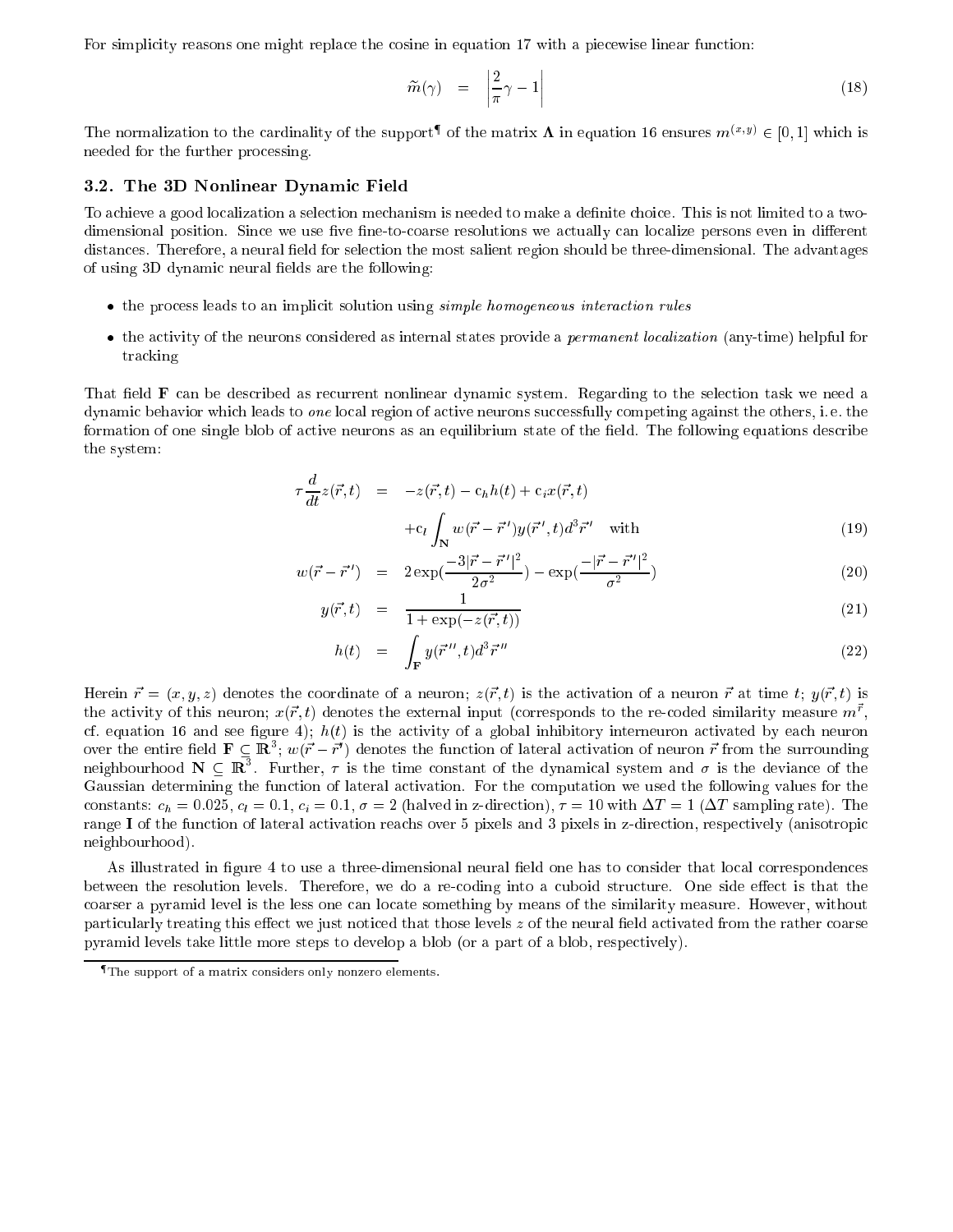

Figure 3. Localization results in an indoor (top) and outdoor environment (bottom): The localization of a person does not sharply occur at one of the pyramidal planes, the originating spatial blob is most strongly developed on the central of the five planes. Each row contains the results of one of the five computed resolutional levels, from top to bottom <sup>96</sup> - 71, <sup>68</sup> - 50, <sup>48</sup> - 36, <sup>34</sup> - <sup>25</sup> and <sup>23</sup> - <sup>18</sup> pixels. In the seven columns the following results are depicted: input, results of the orientation nitering (0), 45), 90 and 155), the result of the nitering with the niter arrangement and eventually the result of the selection within a three-dimensional field of dynamic neurons. Note that for clarity reasons of this presentation we have restricted here to just four different orientations.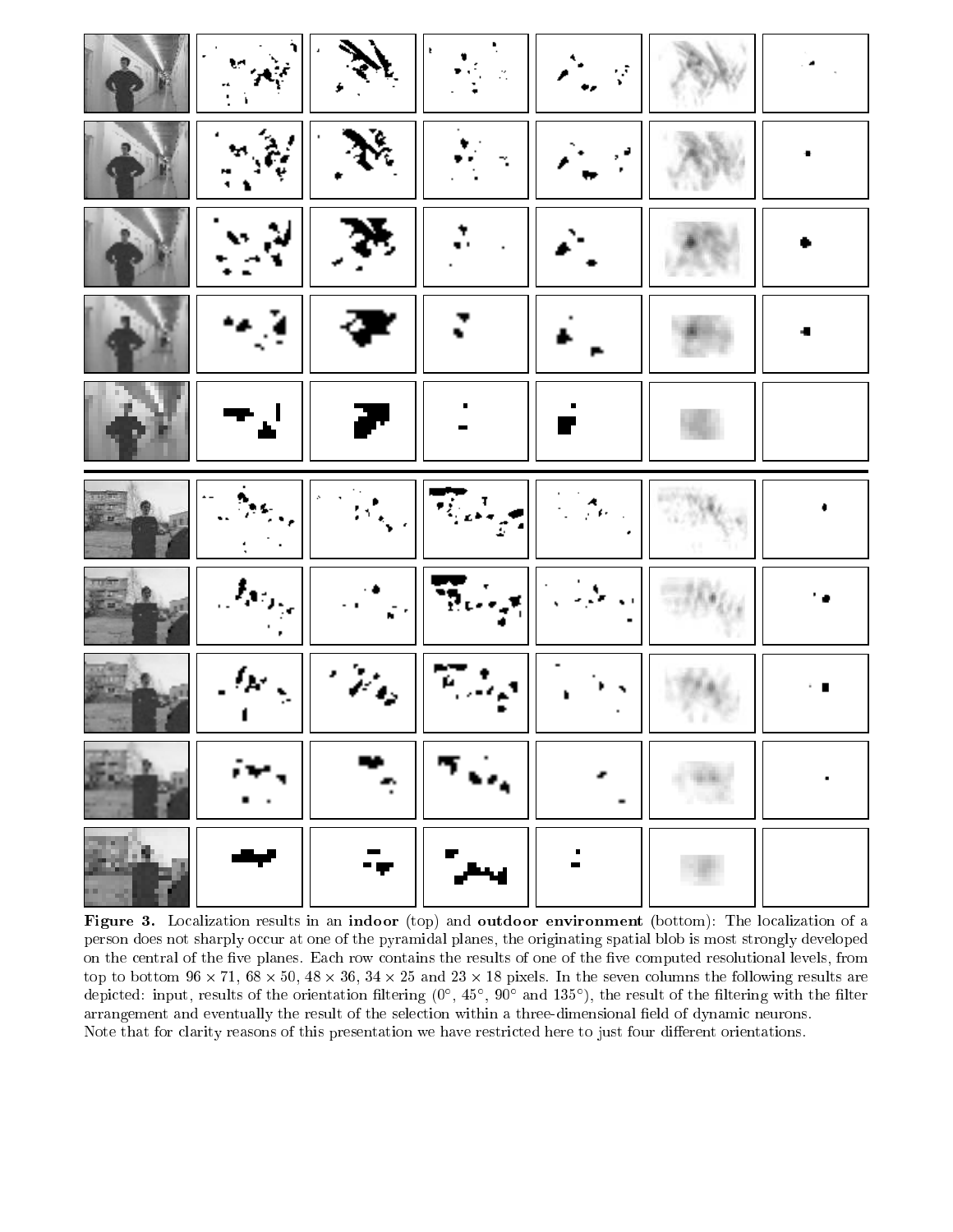### 3.3. Results

The results of the system are qualitatively illustrated in figure 3. Each row contains the results of one of the five (distance  $1/\sqrt{2}$ 2) computed resolution steps, from top to bottom <sup>96</sup> - 71, <sup>68</sup> - 50, <sup>48</sup> - 36, <sup>34</sup> - <sup>25</sup> and <sup>23</sup> - <sup>18</sup> pixels. The images of the rightmost column show the state of the five layers of the dynamic neural field in a snapshot at that moment when the activity change  $\Delta y$  of the most active neuron became less than 1%. From the second to the inth column the results of the image intering task with steerable litter along four certain directions (0 , 45 , 90 -and 135 ) are shown. The sixth column gives the results of the image ltering task with the arrangement of steerable filters. Finally the leftmost column shows the localization task result.

On average, the system takes less than <sup>11</sup> iteration steps. The range of the blob is not restricted to one plane. To get a more precise specification of the distance of a person one could interpolate the z-coordinate of the blob center.

As far as the system reachs an equilibrium state, another frame is taken and processed the same way. A blob in an equilibrium state does not necessarily indicate the presence of a person in the image, however supposed a person is present it will be easily found. If a localized person moves between two captured frames the correspondent blob will follow over the iteration steps reaching a new equilibrium state.

Our presented results are exemplary, the usage of the shape of contour provides one solution for the person localization problem, even under quite different conditions. The novel approach with a three-dimensional dynamic neural field can be assessed as robust method for the selection process.



Figure 4. Processing steps for person localization. Starting from a multi-resolution representation of the image, each level is treated by steerable filters. Applying the filter arrangement we determine a distance measure which is taken as input of a three-dimensional field of dynamic neurons. The resulting blob (locally delimited pattern of active neurons) is used to localize a person.

The dark marked segments depict the lateral activation region for one (black marked) dynamic neuron covering lateral neurons even from neighboured levels. For the used activation function see equation 20.

#### 4. FUTURE WORK

Once a person is localized, we can precisely analyze the person in detail, e. g. concerning gestures. Gestures are static or flexible postures of hands, arms or the body of a person usually used to convey information from one human being to another. In the context of human-computer interfaces gestures can be used to interact with a computer system. In a framework of an image-based gesture recognition system on board of our mobile robot platform MILVA<sup>k</sup> the localization of a user's head has essential importance, since it prerequisites for any further gesture-related analyses (e. g. distance and angle between hands and/or head).

# ACKNOWLEDGMENTS

Andrea Corradini is supported by the EU Fellowship: TMR Marie Curie Research Training Grant  $#$  ERB FMBI CT 97 2613. He thanks the Provincia Autonoma di Trento (Italy) for previous partial support, as well as Giuliana Curti for her help.

 $\mathbb{I}$  Multisensory Intelligent adaptive Vehicle in neural Architecture